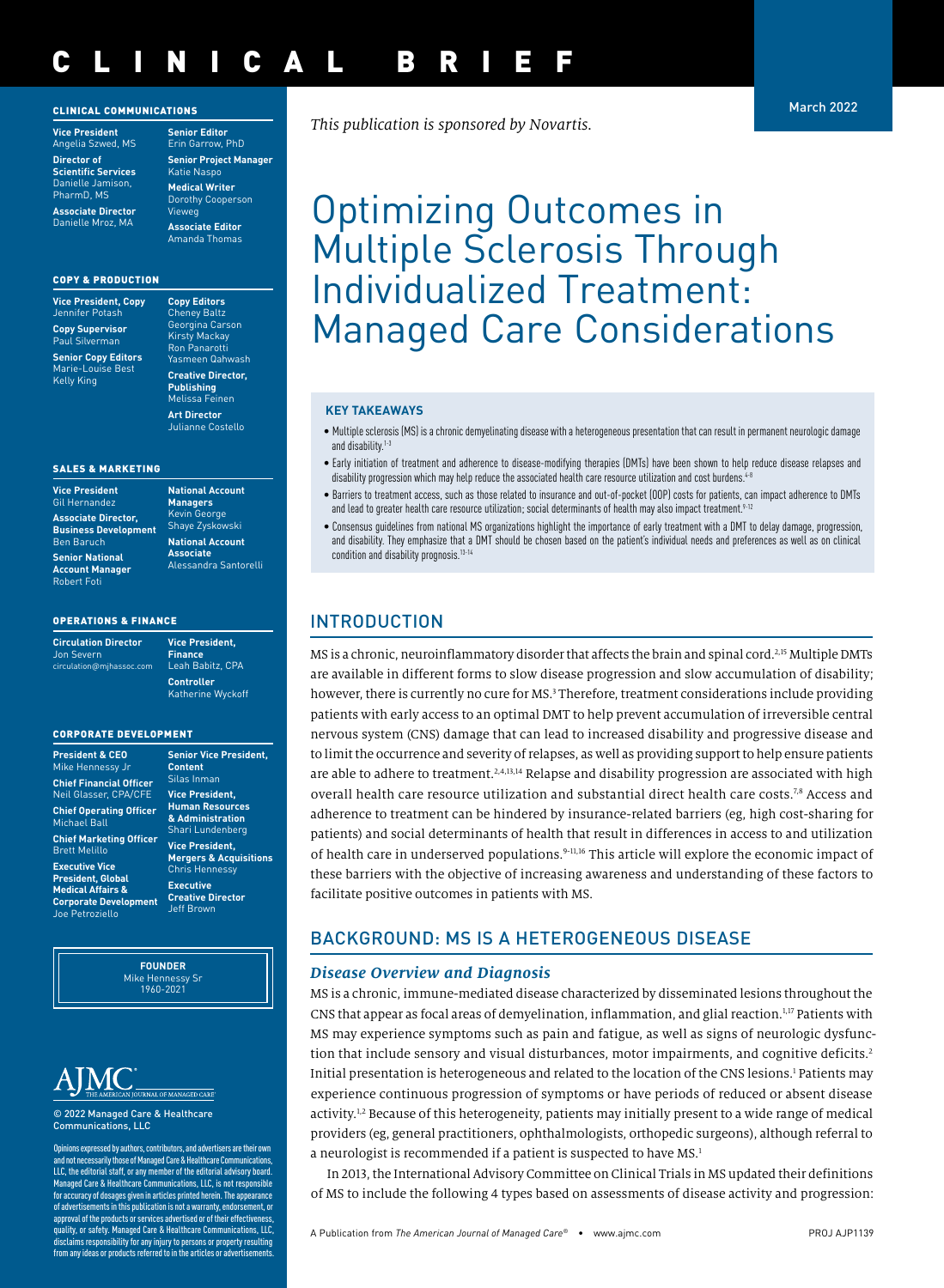clinically isolated syndrome (CIS), relapsing-remitting MS (RRMS), secondary progressive MS (SPMS), and primary progressive MS (PPMS).18 A relapse in MS is an inflammatory demyelinating event in 1 or more CNS locations that occurs for at least 24 hours without a precipitating fever or infection and results in noticeable symptoms and neurologic abnormality upon clinical examination.19 The first instance of such an event is CIS.19 Patients who experience multiple attacks between periods of stable neurologic disability are diagnosed with RRMS.<sup>19</sup> About 10% to 15% of patients experience a steady progression in neurologic disability from disease onset that typically does not feature periods of remission; this is known as PPMS.<sup>1,19</sup> Some patients with RRMS develop progressive disease over time, transitioning from RRMS to SPMS.1,19

Relapses are associated with CNS inflammation and damage and followed by periods of remission characterized by clinical and symptom recovery with reduced disability.<sup>2</sup> Neurologic damage eventually accumulates as recovery during remission lessens, leading to increased disability and, ultimately, progressive disease in most patients.<sup>2</sup> Therefore, immediate initiation of treatment when a diagnosis of MS is confirmed is advisable to limit irreversible CNS damage.14 Accurately diagnosing MS as early as possible is critical to supporting early initiation of effective treatments.<sup>1</sup>

#### *US Epidemiology*

Between 2008 and 2010, the estimated average prevalence of MS in adults living in the United States increased by 6.3% per year, according to an analysis of private and public health insurance data sets during this time period.<sup>20</sup> In 2010, the highest prevalence of MS in both men and women was seen among those aged 55 to 64 years.20 According to the most recent estimate available, nearly 1 million adults (range, 851,749-913,925) were living with MS in the United States in 2017.20

In 2010, more than 70% of patients with MS in the United States were women, and evidence suggests that Black women are at higher risk than White women.20,21 The results of a 2013 US retrospective cohort study of data from Kaiser Permanente Southern California health plan members newly diagnosed with MS between 2008 and 2010 (N=496) indicated that Black women had a significantly higher MS risk vs White women (risk ratio [RR], 1.59; 95% CI, 1.27-1.99), whereas Hispanic and Asian men and women had a significantly lower risk (RR, 0.42; 95% CI, 0.35-0.51) when compared with White men and women (RR, 0.20; 95% CI, 0.12-0.32; all *P* ≤ .0005).<sup>21</sup> In addition, Black women had more than 3 times the risk of developing MS than did Black men (95% CI, 2.07-4.81; *P*<.0001).21,**\***

#### TREATMENT OF MS

DMTs are the mainstay of treatment for MS.13 The primary goal of treatment with DMTs is to reduce the occurrence of relapses and the formation of new CNS lesions.4 A full exploration of available DMTs is beyond the scope of this manuscript; however, at the time of this publication, 21 DMTs have been approved by the FDA.<sup>3</sup>

The American Academy of Neurology (AAN) notes that adherence is an important aspect of treatment and is necessary for full efficacy of DMT treatment.4 Adherence to a DMT can have a considerable effect on relapse activity.4,5,22 The results of a 2015 prospective, observational cohort study of patients with MS (N= 2966) showed that among participants who took the same DMT for 24 months (n= 2049), the proportion who did not experience relapse over that time period grew with increasing adherence (measured by medication possession ratio; *P* < .0008).22 In addition, in a 2017 retrospective study, investigators analyzed claims data from the MarketScan (Truven Health Analytics) Commercial Claims Database for the period between January 1, 2008 and September 30, 2015 for patients with MS initiating DMT treatment ( $N = 12,431$ ).<sup>5</sup> After controlling for sex, age at initiation of index DMT, and Charlson Comorbidity Index, when compared with those who were nonadherent, patients who were adherent to their index DMT were found to be approximately 42% less likely to experience relapse (odds ratio [OR], 0.576; 95% CI, 0.526-0.63; *P* < .0001) and had about a 52% lower risk of hospitalization and a 38% lower risk of visiting an emergency department (ED) (both *P* < .0001).5,**†**

## THE IMPORTANCE OF EARLY TREATMENT INITIATION

The Consortium of Multiple Sclerosis Centers (CMSC) recommends early initiation of treatment for MS.<sup>14</sup> Early treatment can help minimize axonal damage—a key determinant of irreversible disability—and help minimize disease activity in the early relapsing phases, which is predictive of long-term disability.23,24 Early initiation of treatment after the first clinical event suggestive of MS also has been shown to reduce progression of disability in patients with MS compared with a delayed start of treatment.<sup>23,25</sup>

Beginning treatment soon after disease presentation may lead to lower future disability scores, regardless of how well a patient recovers after an initial relapse.<sup>6</sup> In a double-blind North American trial, patients with CIS were randomized within 27 days of symptom onset to receive 3 years of either a DMT or placebo.6 In a 2019 extension

\*Limitations included the use of diagnostic coding data to identify incidence; thus, the classification of a patient as having MS was dependent upon clinicians' inference of demyelinating disease from symptoms and excluded misdiagnosed patients. In addition, the study population used was older at symptom onset and had more patients with progressive-onset MS vs other similar studies and included few members from Asian/Pacific Islander populations or Black or Hispanic men.<sup>21</sup>

†Limitations included the nature of administrative claims data wherein it could not be determined whether a DMT was used as prescribed. Furthermore, coding errors could have affected the identification of MS cases and DMT indexing. In addition, the cohort only included commercially insured patients, and the study did not collect data regarding clinical characteristics such as MS subtype, disability status, duration of disease, or other factors that may influence adherence or outcomes.<sup>5</sup>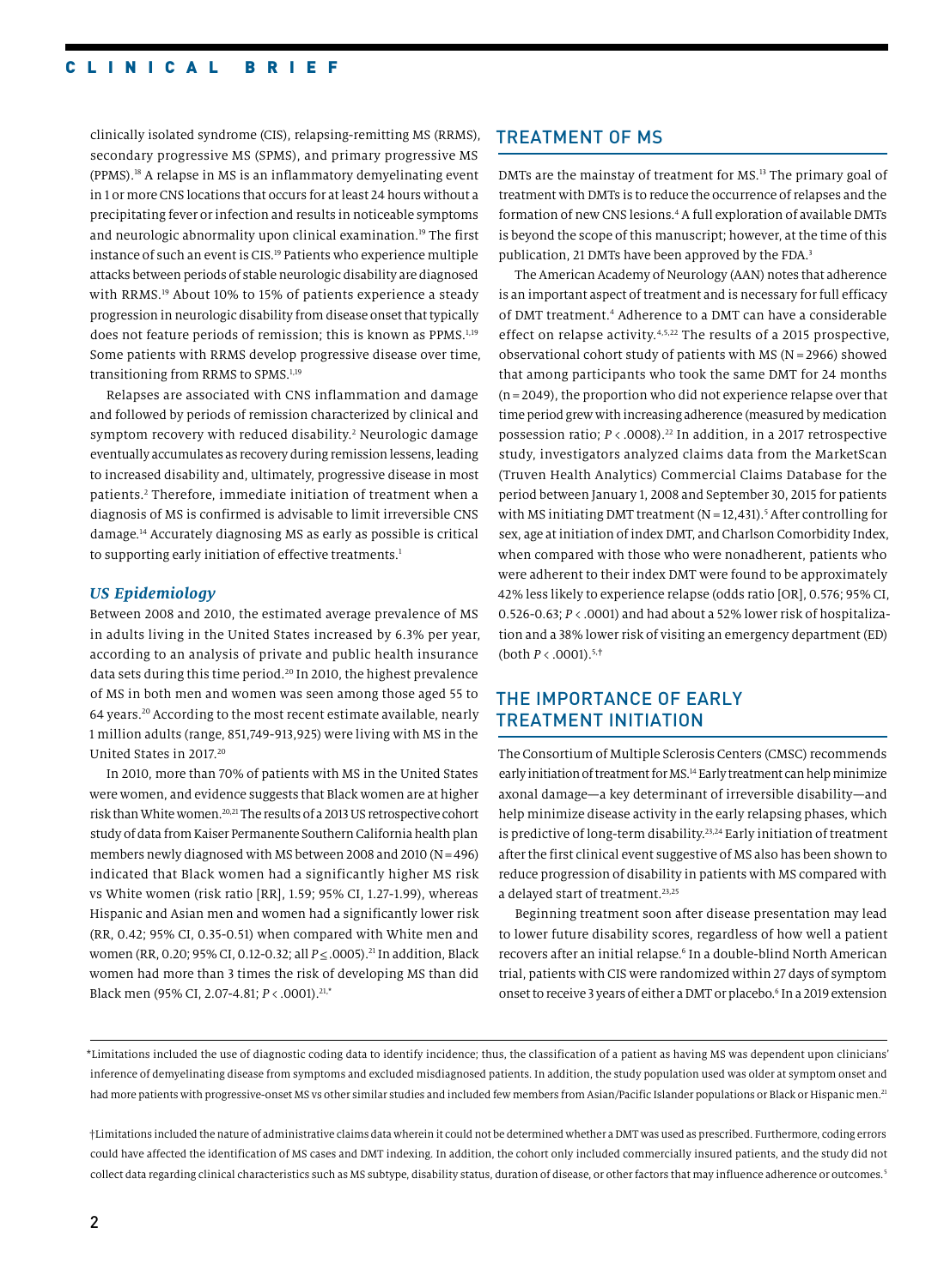study, all patients were offered up to 7 years of treatment with the DMT.6 After 10 years, 127 patients were stratified by recovery after initial relapse based on improvement in Expanded Disability Status Scale (EDSS) score.<sup>6</sup> Patients with poor recovery who received immediate DMT treatment were as likely to remain at a minimal disability level 1 year after the beginning of their recovery as were those with good recovery who had delayed DMT treatment initiation.6

Some DMTs may lower the risk of disease progression more effectively than do others in patients with certain MS types.<sup>26</sup> In 2019, the MSBase Study Group published an analysis of data from an international cohort of 1555 patients with RRMS who initiated DMT treatment between 1988 and 2011.<sup>26</sup> Patients initially treated with agents showing higher efficacy (based on the results of clinical trials27-29) had a significantly lower risk of developing SPMS over a median of 5.8 years (interquartile range [IQR], 4.7-8.0 years) than did those treated with DMTs considered to be of lower efficacy (HR, 0.66; 95% CI, 0.44-0.99; *P* = .046).<sup>26</sup> Notably, even patients treated with lower-efficacy DMTs had a significantly lower risk of progression to SPMS over a median follow-up of 7.6 years (IQR, 5.8-9.6 years) versus patients who received no treatment (HR, 0.71; 95% CI, 0.61- 0.81; *P*<.001).26,**\***

## COST BURDEN OF RELAPSE AND DISEASE PROGRESSION

The high cost and health care resource utilization associated with relapse and increased disability in MS highlight the importance of access to treatment early in the disease course.<sup>7,8</sup>

 Frequent relapses can have substantial economic effects, as demonstrated by the results of a 2021 retrospective, observational analysis of claims data from 2012 to 2018 from the MarketScan Commercial Claims and Encounters Database and the Medicare Supplemental and Coordination of Benefits database of adult patients with newly diagnosed MS.7 Of 8775 patients, those who experienced at least 1 relapse had significantly higher all-cause costs (mean difference, \$24,995; 95% CI, \$22,461-\$27,529; *P* < .0001) and MS-related costs

(mean difference, \$23,791; 95% CI, \$22,057-\$25,885; *P*<.0001) than did those who did not experience a relapse.7,**†**

Furthermore, a 2016 study of data from a 2013 to 2014 crosssectional survey of neurologists treating US patients with MS showed that relapse and higher disability were associated with increased health care resource utilization and costs.8 The survey included both physician-reported data on clinical information and patient-reported data on health-related quality of life and impact of MS on employment and work productivity.<sup>8</sup> For the previous 12 months, patients who experienced relapse had higher estimated average costs (+\$3693; 95% CI, \$1314-\$6072) associated with more frequent hospitalizations (incident rate ratio [IRR], 7.1; 95% CI, 3.3-15.5) and higher estimated average costs (+\$464; 95% CI, \$232- \$696) associated with higher health care resource utilization as measured by consultations with certain medical providers, including neurologists (IRR, 1.2; 95% CI, 1.1-1.4), primary care physicians (IRR, 1.5; 95% CI, 1.1-2.0), ED doctors (IRR, 15.6; 95% CI, 2.2-109.9), ophthalmologists (IRR, 4.3; 95% CI, 2.0-8.9), gastroenterologists (IRR, 7.0; 95% CI, 1.2-41.4), and psychiatrists (IRR, 2.8; 95% CI, 1.0-7.7) when compared with patients who experienced no relapse (all *P* < .05).8 In addition, patients with high disability scores (EDSS score > 5) had higher average costs (+\$10,883) associated with more frequent hospitalizations (IRR, 3.3; 95% CI, 1.6-6.8) as well as higher average costs (+\$730) associated with higher health care resource utilization as measured by consultations with neurologists (IRR, 1.4; 95% CI, 1.2-1.6), MS nurses (IRR, 44.4; 95% CI, 8.0-248.2), physiotherapists (IRR, 9.9; 95% CI, 3.2-30.7), urologists (IRR, 7.2; 95% CI, 2.2-23.6), and other providers versus patients with EDSS scores of less than 3 (all *P* < .05) over the same time period.8,**‡**

#### BARRIERS TO TREATMENT ACCESS

Barriers to treatment access in patients with MS include those related to insurance (eg, high OOP costs, increased cost-sharing, prior authorization requirements) and aspects of social determinants of health.<sup>9-11,16</sup>

\*Limitations included the observational design of the study, as the analysis was unable to distinguish between prevention of and delay of progression to SPMS. In addition, assessment of disability relied on total EDSS score, which may have captured SPMS less accurately and sensitively than would the most restrictive definition of the disease. Differing baseline demographics between treatment cohorts led to different follow-up durations for matched untreated cohorts. Incomplete reporting prevented the inclusion of non-MS-related mortality risk. Finally, risks associated with individual DMTs were not assessed.<sup>26</sup>

†Relapse was defined as severe (MS as the primary diagnosis, resulting in hospitalization) or mild/moderate (MS as the primary diagnosis in an outpatient or ED visit followed by corticosteroid medication use within 7 days). Limitations included potential inaccuracies or omissions in MS classification, covariates, or outcomes; definition of relapse severity by treatment setting (which may not reflect the true clinical severity); potential for unknown confounders; and lack of adjustment of costs for inflation.7

‡Limitations included the cross-sectional survey-based design, which allowed for discovery of associations but not causal relationships. In addition, because physician survey data was collected at the time of consultation, data from patients who were not receiving treatment or requiring physician consultation at that time were not captured, which may have affected the generalizability of results to the US population with MS. Finally, patient-level cost data were not used. Costs were derived from a number of sources, such as the Annual Physician Fee Schedule Payment 2015 database for physician costs and the US Department of Veterans Affairs National Acquisition Center cost database for medication costs.<sup>8</sup>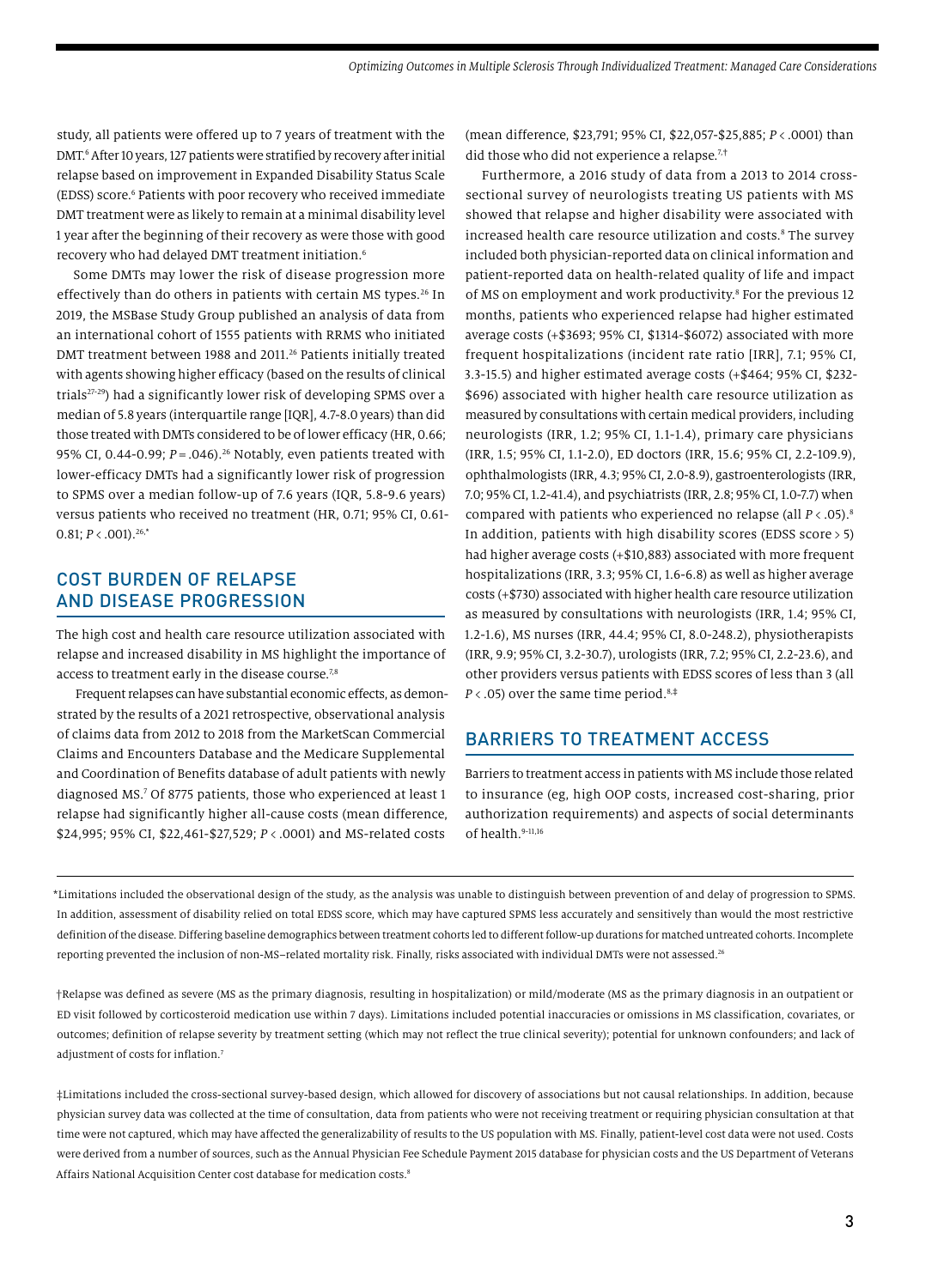**Figure.** Survey Results: Percentage of Patients<br>With MS Who Experienced Current or Past<br>Difficulties Accessing a DMT<sup>11,a,b</sup> With MS Who Experienced Current or Past Difficulties Accessing a DMT11,**a**,**b**



DMT, disease-modifying therapy; MS, multiple sclerosis; OOP, out-of-pocket costs.

**a** Source is a 2018 analysis of survey data from 2016 for US-based adults who self-reported having relapsingremitting MS through a web-based health data-sharing social network. A total of 507 individuals completed the survey; of 386 individuals in the validated sample, 233 individuals shared that they were either currently experiencing an issue related to DMT assess or had difficulty accessing a DMT in the past. The results presented in this figure are based on those 233 individuals.<sup>1</sup>

**b** Limitations included that the patient population on PatientsLikeMe may not have reflected the general population of patients with MS and that patient reports of access difficulties may have been subject to errors in recall and reconstruction of events. Further research is needed to evaluate the long-term effects of barriers to DMT access on patient outcomes.<sup>11</sup>

High OOP costs can affect treatment access, as evidenced by a 2018 study of patients with MS identified in the MarketScan Commercial Claims Database between 2006 and 2009 showing that patients were less likely to use a DMT when annual OOP payments exceeded \$442.35.<sup>9</sup> Lower OOP costs did not affect DMT use.<sup>9</sup> In addition, among patients with annual OOP costs higher than \$890, a \$100 increase was associated with a significant reduction in DMT adherence (decrease of 2 days; *P*<.05).9,**\***

Additionally, a 2018 quasi-experimental study of Medicare beneficiary claims data from 2007 to 2010 showed that when compared with disease-matched Medicare Part D beneficiaries who were eligible for low-income subsidies (LIS) and had minimal cost-sharing, a higher proportion of LIS-ineligible Medicare Part D beneficiaries who were transitioned from cost-sharing of 5% to at least 25% had a 30-day gap in Part D specialty drug use upon transitioning.<sup>10</sup> In the subgroup of patients with MS, the proportion of LIS-ineligible patients with a 30-day gap in use of DMT increased by 11% (from 27.2% to 38.2%) after transitioning to higher cost-sharing, whereas it increased by just 0.9% among patients with MS on LIS.10 Authors noted that the minimal cost-sharing increase in the LIS group (copayment range, \$0-\$6.30) could still present a substantial burden in this low-income population; furthermore, the burden of high cost-sharing in LIS-ineligible patients may have been underestimated, as the analysis could not account for medication cost assistance through charities and nonprofit foundations in patients otherwise unable to afford their medication.10,**†**

A 2018 mixed-methods study that included US residents with MS who were members of PatientsLikeMe—a real-time data-sharing and research platform of patient communities for various health conditions—contained a survey portion answered by 386 patients with physician-diagnosed RRMS.<sup>11</sup> In all, 60.4% of individuals in the validated sample reported past (188 patients [48.7%]) or current (45 patients [11.7%]) difficulty with accessing a DMT.<sup>11</sup> As shown in the **Figure**, the most commonly reported reasons for having difficulties with DMT access were insurance authorization requirements (current issue, 9 of 42 patients [21.4%]; past issue, 78 of 182 patients [42.9%]) and high OOP costs (current issue, 13 of 42 patients [31.0%]; past issue, 54 of 182 patients [29.7%]).<sup>11</sup> Additionally, 41.2% (68 of 165) of individuals who reported a past issue with DMT access reported going without their medication until they were able to access their prescribed DMT, and self-reported DMT adherence was significantly lower when experiencing an access barrier (mean, 8.97 [standard deviation (SD), 2.47]) than was self-reported typical DMT adherence (mean, 9.61 [SD, 1.0];  $t_{\text{101}}$  = 2.48; *P* = .02).<sup>11</sup> Of 45 patients who reported a barrier to DMT access, 22 patients (49%) with a current issue reported 1 or more disease relapses when experiencing the barrier, and 56 individuals (29.8%) reported 1 or more disease relapses when experiencing an access issue in the past.11,**‡**

\*Limitations included the limited sample size from the MarketScan database. Due to the study's correlational nature, a causal relationship could not be definitively established between DMT use, adherence, and cost-sharing. In addition, the study period was restricted to before 2010, when manufacturers began to issue coupons to offset copayments that were not recorded in claims records, which could have resulted in overestimation of willingness-to-pay among patients. Also the relatively low share of enrollees in consumer-driven or high-deductible health plans may have limited generalizability to populations with higher shares of these health plans.9

†Additional limitations included the inability to identify patients receiving other types of medication assistance. Therefore, copayment assistance would have contributed to an underestimation of the effects of high cost-sharing in the non-LIS group. Furthermore, utilization may have been reduced initially, given that the effect of cost-sharing at a given refill decision point is not isolated from the effect of anticipated cost-sharing during the next coverage phase for Medicare Part D.<sup>10</sup>

‡Limitations included that the patient population on PatientsLikeMe may not have reflected the general population of patients with MS, and the patient reports of access difficulties may have been subject to errors in recall and reconstruction of events. Further research is needed to evaluate the long-term effects of barriers to DMT access on patient outcomes.<sup>11</sup>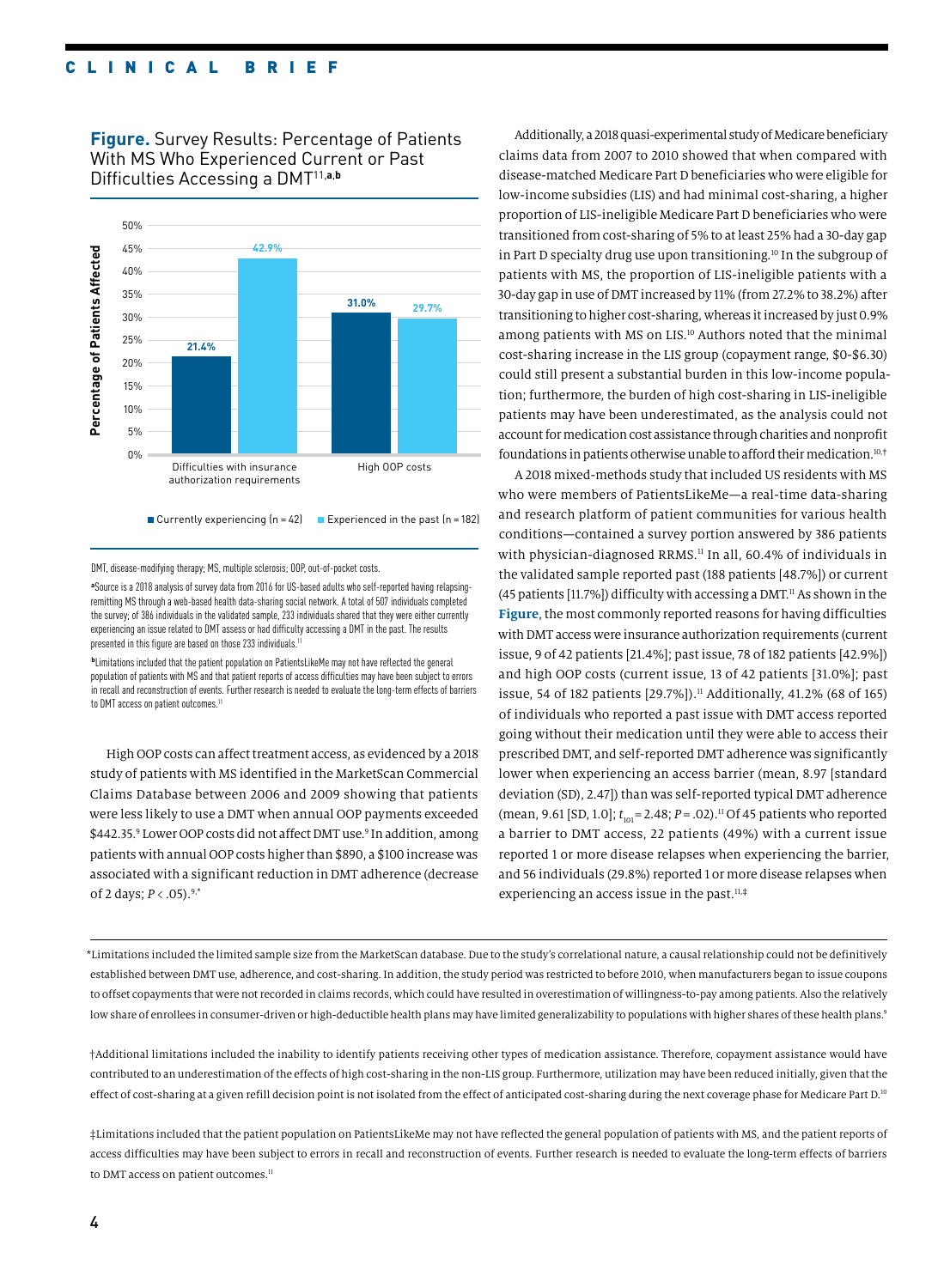Based on a search of the literature, there are no studies in MS that explore further the effect of prior authorization requirements on medication adherence and clinical outcomes. Investigators on a 2014 disease-blind, systematic literature review of 93 studies (year range, 1993-2013) analyzed the impact of formulary restrictions (eg, prior authorization requirements, step therapy, cost-sharing, preferred drug lists, quantity limits) on patient outcomes. A total of 262 patient outcomes were included in these studies and the results showed that such restrictions were negatively associated with medication adherence. Of 120 medication adherence outcomes stratified by direction of association, 68.3% were negative, and only 3.3% were positive.30

Guidelines from the AAN recommend that a DMT be continued indefinitely unless the patient continues to experience clinical relapses or progression, adverse events (AEs) or complications related to the DMT, difficulties with adherence, or a preference for an alternative mode of administration.<sup>4</sup> However, switching of DMTs for nonmedical reasons (eg, insurance-related changes) can lead to increased burden on patients and physicians that may affect health outcomes.31,32 The results of a 2012 study of a survey of a random sample of patients from 1 of 3 family practices in northeastern Ohio showed that respondents ( $N = 428$ ) who reported 1 or more insurance-related prescription-filling problems (n = 100) encountered an average of approximately 3 resultant problems, with 41% of patients experiencing adverse medical outcomes, 68% reporting decreased satisfaction with the health care system, and 83% reporting problems that burdened the physician practice.<sup>31</sup> Medication categories with the most problems related to formulary changes or restrictions were neurologic/psychiatric and cardiac/hypertension/lipid medications.31,**\***

The results of a 2020 online survey of 1010 physicians based in the United States who received a nonmedical switch request for at least 1 patient in the past year, the majority (84.3%) of respondents agreed with statements that nonmedical switching diverted patient communication time away from other important clinical issues.<sup>32</sup> More than half of respondents agreed that nonmedical switching put them in a situation of conflict between patient needs and fiscal responsibilities of the practice (69.8%) and undermined patient trust in the physician's capabilities (56.1%).<sup>32</sup> In addition, 49.5% to 59.6% of physicians agreed with statements that nonmedical switching was associated with a decrease in patient adherence to prescription medication and increases in AEs, OOP costs, abandonment of treatment, and medical errors.32,**†**

#### *Impact of Social Determinants of Health*

Social determinants of health (including access to and quality of health care and education, social and community context, economic stability, and the neighborhood and built environment) may create substantial barriers that affect treatment and outcomes in patients with neurologic conditions, including MS.<sup>12,16,33</sup>

A 2017 analysis of a nationally representative sample of patients with a self-reported neurologic condition from the 2006 to 2013 Medical Expenditure Panel Survey (MEPS) showed that Black participants (OR 0.72; 95% CI, 0.64-0.81) and Hispanic participants (OR, 0.61; 95% CI, 0.54-0.69) were significantly less likely to visit an outpatient neurologist than were White participants after controlling for age, sex, activity limitation, self-reported health status, health insurance coverage, family income, education, and geographic region.<sup>12</sup> Additionally, Black participants were more likely to present to the ED (mean encounters per 100 individuals with a known neurologic condition, 12.55; 95% CI, 10.52-14.58) than were White participants (mean, 7.70; 95% CI, 6.91-8.68) and had more hospital stays and higher per capita expenditures related to hospitalizations than White participants.12 The authors noted that multiple factors likely contribute to discrepancies in neurology health care among racial and ethnic groups, including mistrust or misunderstanding of the health care system, differences in cultural beliefs about aging and illness, and fewer social and medical resources to facilitate diagnosis of disease and make informed decisions about treatment.12,**‡**

Disparities in sociodemographic and clinical characteristics were also shown in a 2020 exploratory analysis of data from the North American Registry for Care and Research in Multiple Sclerosis that included 722 patients (age, 18-50 years) with MS who were enrolled between December 2016 and May 2020 across 24 sites from the United States and Canada.16 The proportion of patients with an EDSS score

\*Limitations included a modest response rate (36%), with slightly younger nonrespondentants than respondents. Therefore, study results may have underestimated the frequency of insurance-related problems (which tend to be more common among younger patients). Recall bias also may have been a factor, because respondents were asked to recall events that occurred over the past year. The sample size was slightly underpowered (N=428; N=480 was calculated as the number needed for sufficient power), and the practices only included 1 geographic region, although it did include urban, suburban, and semirural practices.<sup>31</sup>

†Limitations included the self-reported response format, which may have promoted social desirability bias, in which questions are answered in a way that respondents perceive to be viewed positively by others. Additionally, the nonresponse bias and the sampling ratio (60% primary care, 40% specialist care) may have affected generalizability of the results. The study did not focus on specific therapeutic indications (ie, opinions on nonmedical switching may vary by medication type). Furthermore, the survey used adaptive questioning, limited the number of questions in each domain, and did not offer the ability for respondents to explain their response; the 5- and 7-point Likert scales were also collapsed to improve interpretability of results (which may have removed some information).<sup>32</sup>

‡Limitations included that MEPS excluded individuals living in institutionalized settings (eg, nursing homes and prisons), MEPS' diagnostic coding limitations prevented a thorough assessment of disparities in care for some diagnoses, patient reports of visits were subject to recall bias, and the limited sample size prevented analysis of smaller racial and ethnic groups (eg, Asian, Pacific Islander, American Indian populations).<sup>12</sup>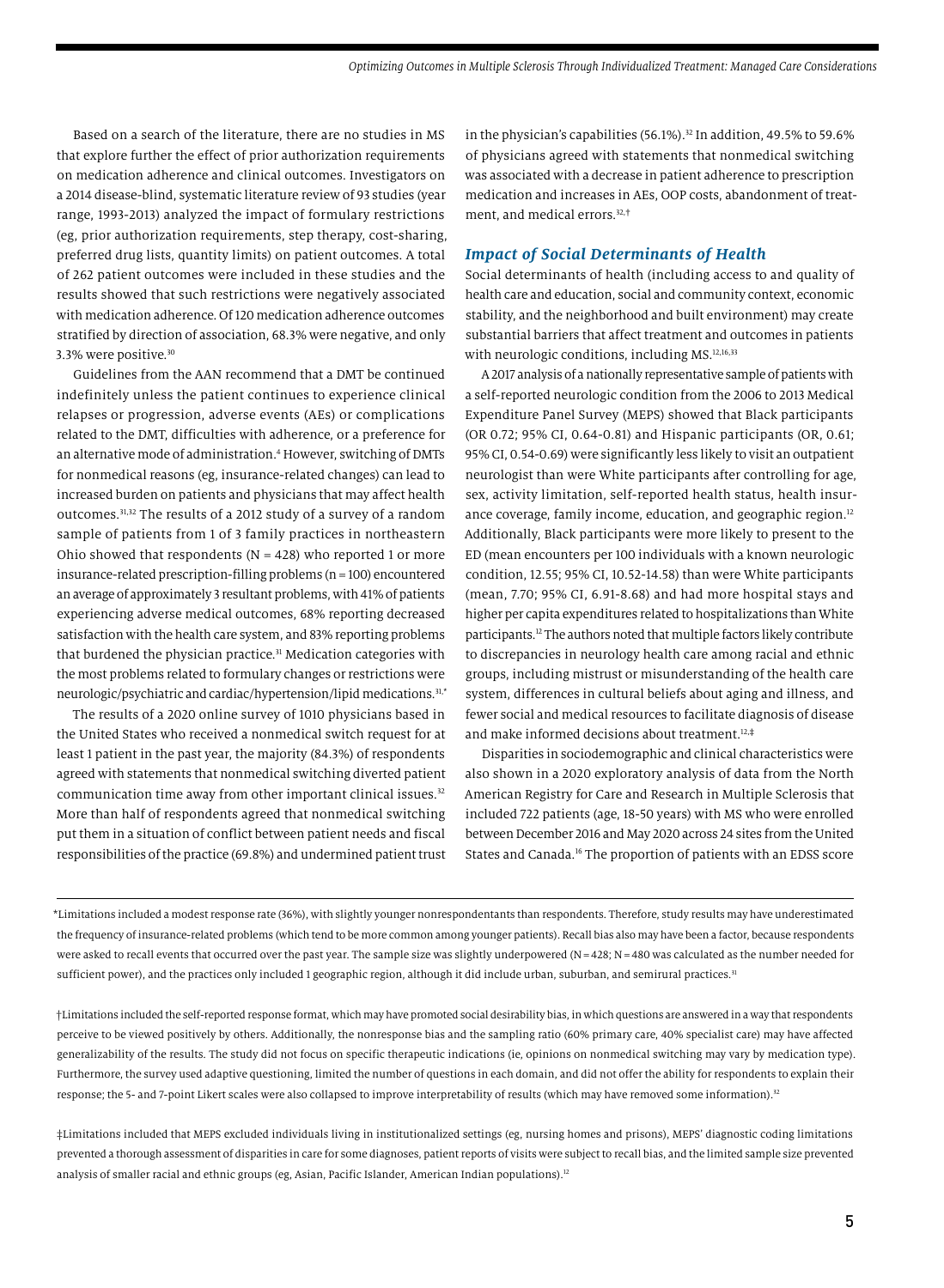of 4.0 or greater who were Black was approximately twice as large as the proportion of such patients who were White (15 of 74 [20%] vs 57 of 587 [9.7%], respectively).<sup>16</sup> Hispanic patients were less likely to use DMTs than were non-Hispanic patients (65 of 152 [43%] vs 305 of 494 [62%]), with Black-Hispanic patients being least likely to use DMTs (5 of 19 [26%]).<sup>16,\*</sup>

## EARLY INITIATION AND ADHERENCE ARE KEY TO OPTIMAL TREATMENT

Consensus recommendations from MS organizations and societies affirm the importance of initiating DMT treatment as soon as MS is clinically diagnosed to help reduce disease activity and delay CNS damage, disease progression, and disability.13,14

 A consensus statement from the National Multiple Sclerosis Society emphasizes that medication access should not be limited based upon a patient's age or clinical condition.<sup>34</sup> The CMSC recommends initiation of a DMT that is optimal for each individual's needs and preferences, clinical condition, and disability prognosis, and it discourages a strict stepwise approach from a perceived lower efficacy to higher efficacy treatment.14 The CMSC notes that patients dissatisfied with their current DMT are more likely to be nonadherent or to discontinue use, so consideration of patient preferences is recommended; however, there are limited data on how to transition to another therapy.14 The AAN recommends considering medication switching when patients experience break-through disease activity or intolerable AEs or when patients have low adherence to their current DMT.<sup>4</sup> Notably, the AAN guidelines on starting, switching, or stopping DMTs are largely based on outcomes data from patients enrolled in clinical trials; these individuals may not be representative of the highly heterogeneous, real-world population of patients with MS.4

## CONCLUSIONS: IMPORTANCE OF INDIVIDUALIZED TREATMENT

Although the number of available DMTs for patients with MS has increased substantially in recent years, there are considerable obstacles to implementation of best treatment practices in the United States.<sup>3</sup> Insurance barriers (eg, medication authorization issues, high OOP patient costs) can affect DMT access and might result in lower treatment adherence, both of which could potentially lead to clinical relapse or disease progression.<sup>9-11,26,30</sup> Payers should consider that MS relapses and increased MS-related disability scores are associated with increased economic burden in the form of higher medical costs and expanded health care resource use.7,8 They should also take into account that patients with MS who are also members of underserved populations demonstrate lower DMT use and higher disability scores than do their White counterparts.<sup>16</sup> Furthermore, patients with neurologic conditions including MS who also are members of underserved populations have been shown to be less

likely to visit neurologists, but they may experience higher rates of hospitalization and ED admittance.<sup>12</sup>

To help optimize patient outcomes, MS organizations and societies, such as the Multiple Sclerosis Coalition and the National Multiple Sclerosis Society, recommend that patients be given access to the full range of FDA-approved agents regardless of disability level, relapse frequency, age, sex, or ethnicity.<sup>13,34</sup>

Patients should be prescribed an appropriate DMT based upon their clinical condition and preferences and only switch medications for medically appropriate reasons; treatment should not be withheld while coverage is being determined, because this can increase the risk of permanent CNS damage.13,14,34 •

## **REFERENCES**

1. Brownlee WJ, Hardy TA, Fazekas F, Miller DH. Diagnosis of multiple sclerosis: progress and challenges. *Lancet*. 2017;389(10076):1336-1346. doi:10.1016/S0140-6736(16)30959-X 2. Dendrou CA, Fugger L, Friese MA. Immunopathology of multiple sclerosis. *Nat Rev Immunol*. 2015;15(9):545-558. doi:10.1038/nri3871

3. Disease-modifying therapies for MS. National Multiple Sclerosis Society. Updated December 2021. Accessed December 22, 2021. https://www.nationalmssociety.org/NationalMSSociety/media/ MSNationalFiles/Brochures/Brochure-The-MS-Disease-Modifying-Medications.pdf

4. Rae-Grant A, Day GS, Marrie RA, et al. Practice guideline recommendations summary: diseasemodifying therapies for adults with multiple sclerosis: report of the Guideline Development, Dissemination, and Implementation Subcommittee of the American Academy of Neurology. *Neurology*. 2018;90(17):777-788. doi:10.1212/WNL.0000000000005347

5. Burks J, Marshall TS, Ye X. Adherence to disease-modifying therapies and its impact on relapse, health resource utilization, and costs among patients with multiple sclerosis. *Clinicoecon Outcomes Res*. 2017;9:251-260. doi:10.2147/CEOR.S130334

6. Kantarci OH, Zeydan B, Atkinson EJ, Conway BL, Castrillo-Viguera C, Rodriguez M. Relapse recovery: the forgotten variable in multiple sclerosis clinical trials. *Neurol Neuroimmunol Neuroinflamm*. 2019;7(2):e653. doi:10.1212/NXI.0000000000000653

7. Nicholas J, Zhou H, Deshpande C. Annual cost burden by level of relapse severity in patients with multiple sclerosis. *Adv Ther*. 2021;38(1):758-771. doi:10.1007/s12325-020-01570-0

8. Jones E, Pike J, Marshall T, Ye X. Quantifying the relationship between increased disability and health care resource utilization, quality of life, work productivity, health care costs in patients with multiple sclerosis in the US. *BMC Health Serv Res*. 2016;16:294. doi:10.1186/s12913-016-1532-1 9. Shao H, Stoecker C, Monnette AM, Shi L. Cost sharing of disease-modifying treatments (DMTs) as policy lever to improve DMTs' access in multiple sclerosis. *Value Health*. 2018;21:1083-1089. doi:10.1016/j.jval.2017.10.025

10. Li P, Hu T, Yu X, et al. Impact of cost-sharing increases on continuity of specialty drug use: a quasi-experimental study. *Health Serv Res*. 2018;53(suppl 1):2735-2757. doi:10.1111/1475- 6773.12744 11. Simacek KF, Ko JJ, Moreton D, Varga S, Johnson K, Katic BJ. The impact of disease-modifying therapy access barriers on people with multiple sclerosis: mixed-methods study. *J Med Internet Res*. 2018;20(10):e11168. doi:10.2196/11168

12. Saadi A, Himmelstein DU, Woolhandler S, Mejia NI. Racial disparities in neurologic health care access and utilization in the United States. *Neurology*. 2017;88(24):2268-2275. doi:10.1212/WNL.0000000000004025 13. Costello K, Halper J, Kalb R, Skutnik L, Rapp R. The use of disease-modifying therapies in multiple sclerosis: principles and current evidence. A consensus paper by the Multiple Sclerosis Coalition. MS Coalition. Updated June 2019. Accessed December 1, 2021. https://ms-coalition.org/the-use-ofdisease-modifying-therapies-in-multiple-sclerosis-updated/

14. Consortium of Multiple Sclerosis Centers (CMSC) DMT Guideline Writing Group. CMSC practical guidelines for the selection of disease-modifying therapies in multiple sclerosis. CMSC. Updated March 12, 2019. Accessed December 1, 2021. https://mscare.sharefile.com/share/view/s79d1bfdca884318b 15. Compston A, Coles A. Multiple sclerosis. *Lancet*. 2008;372(9648):1502-1517. doi:10.1016/S0140- 6736(08)61620-7

16. Rivera V, Repovic P, Adeyemi A, et al. Socio-demographic and clinical characteristics of patients with multiple sclerosis by race and ethnicity (NARCRMS Registry). *Neurology.* 2021;96(suppl 1):96. https://n.neurology.org/content/96/15\_Supplement/1703

17. Reich DS, Lucchinetti CF, Calabresi PA. Multiple sclerosis. *N Engl J Med*. 2018;378(2):169-180. doi:10.1056/NEJMra1401483

18. Lublin FD, Coetzee T, Cohen JA, Marrie RA, Thompson AJ; International Advisory Committee on Clinical Trials in MS. The 2013 clinical course descriptors for multiple sclerosis: a clarification. *Neurology*. 2020;94(24):1088-1092. doi:10.1212/WNL.0000000000009636. Published correction appears in *Neurology*. 2022 Feb 1;98(5):215.

19. Thompson AJ, Banwell BL, Barkhof F, et al. Diagnosis of multiple sclerosis: 2017 revisions of the McDonald criteria. *Lancet Neurol*. 2018;17(2):162-173. doi:10.1016/S1474-4422(17)30470-2

\*Limitations were not available for this analysis.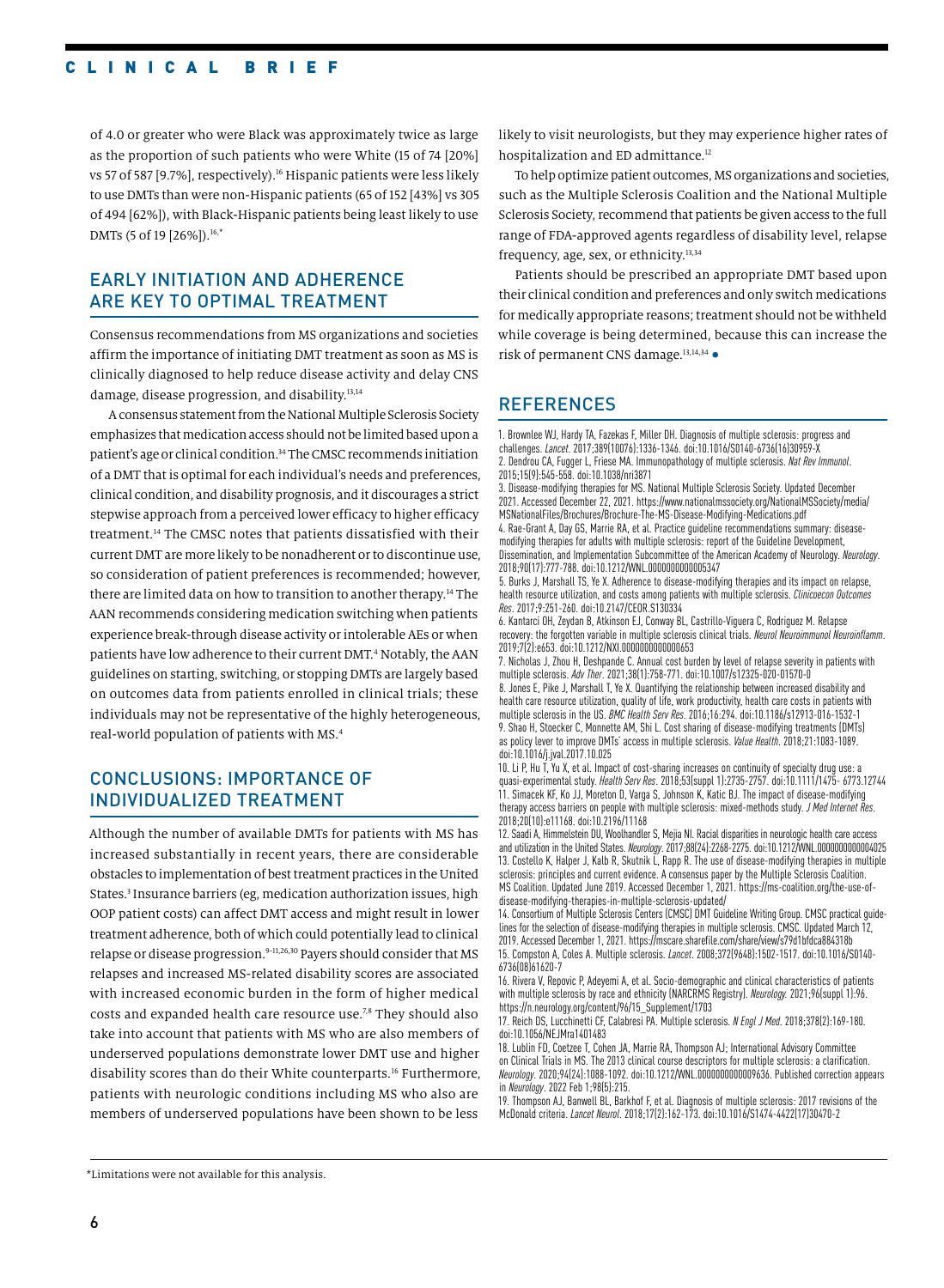20. Wallin MT, Culpepper WJ, Campbell JD, et al. The prevalence of MS in the United States: a population-based estimate using health claims data. *Neurology*. 2019;92(10):e1029-e1040. doi:10.1212/WNL.0000000000007035. Published correction appears in *Neurology*. 2019;93(15):688. doi:10.1212/WNL.0000000000007915

21. Langer-Gould A, Brara SM, Beaber BE, Zhang JL. Incidence of multiple sclerosis in multiple racial and ethnic groups. *Neurology*. 2013;80(19):1734-1739. doi:10.1212/WNL.0b013e3182918cc2 22. Cohen BA, Coyle PK, Leist T, et al. Therapy optimization in multiple sclerosis: a cohort study of therapy adherence and risk of relapse. *Mult Scler Relat Disord*. 2015;4:75–82. doi:10.1016/j.msard.2014.09.214 23. Ziemssen T, Derfuss T, de Stefano N, et al. Optimizing treatment success in multiple sclerosis. *J Neurol*. 2016;263(6):1053-1065. doi:10.1007/s00415-015-7986-y

24. Comi G, Radaelli M, Soelberg Sørensen P. Evolving concepts in the treatment of relapsing multiple sclerosis. *Lancet*. 2017;389(10076):1347-1356. doi:10.1016/S0140-6736(16)32388-1

25. Kappos L, Freedman MS, Polman CH, et al. Effect of early versus delayed interferon beta-1b treatment on disability after a first clinical event suggestive of multiple sclerosis: a 3-year follow-up analysis of the BENEFIT study. *Lancet*. 2007;370(9585):389-397. doi:10.1016/S0140-6736(07)61194-5 26. Brown JWL, Coles A, Horakova D, et al. Association of initial disease-modifying therapy with later conversion to secondary progressive multiple sclerosis. *JAMA*. 2019;321(2):175-187. doi:10.1001/ jama.2018.20588. Published correction appears in *JAMA.* 2020;323(13):1318. doi:10.1001/jama.2020.2604 27. Cohen JA, Barkhof F, Comi G, et al. Oral fingolimod or intramuscular interferon for relapsing multiple sclerosis. *N Engl J Med*. 2010;362(5):402-415. doi:10.1056/NEJMoa0907839

28. Coles AJ, Compston DA, et al; CAMMS223 Trial Investigators. Alemtuzumab vs. interferon beta-1a in early multiple sclerosis. *N Engl J Med*. 2008;359(17):1786-1801. doi:10.1056/NEJMoa0802670

29. Spelman T, Kalincik T, Jokubaitis V, et al. Comparative efficacy of first-line natalizumab vs IFN-β or glatiramer acetate in relapsing MS. *Neurol Clin Pract*. 2016;6(2):102-115. doi:10.1212/ CPJ.0000000000000227

30. Happe LE, Clark D, Holliday E, Young T. A systematic literature review assessing the directional impact of managed care formulary restrictions on medication adherence, clinical outcomes, economic outcomes, and health care resource utilization. *J Manag Care Spec Pharm*. 2014;20:677-684. doi:10.18553/jmcp.2014.20.7.677

31. Rood MN, Cruz-Knight W, Cunagin J, et al. The effect of insurance-driven medication changes on patient care. *J Fam Pract*. 2012;61(7):E1-E7.

32. Salam T, Duhig A, Patel AA, et al. Physicians' perspectives regarding non-medical switching of prescription medications: results of an internet e-survey. *PLoS One*. 2020;15(1):e0225867. doi:10.1371/journal.pone.0225867

33. Social determinants of health. Centers for Disease Control and Prevention. March 10, 2021. Accessed November 2, 2021. https://www.cdc.gov/socialdeterminants/about.html 34. Executive Committee of the National Clinical Advisory Board of the National Multiple Sclerosis Society. Expert Opinion paper: disease management consensus statement. National Multiple Sclerosis Society. 2007. Accessed December 1, 2021. http://main.nationalmssociety.org/docs/HOM/

Exp\_Consensus.pdf